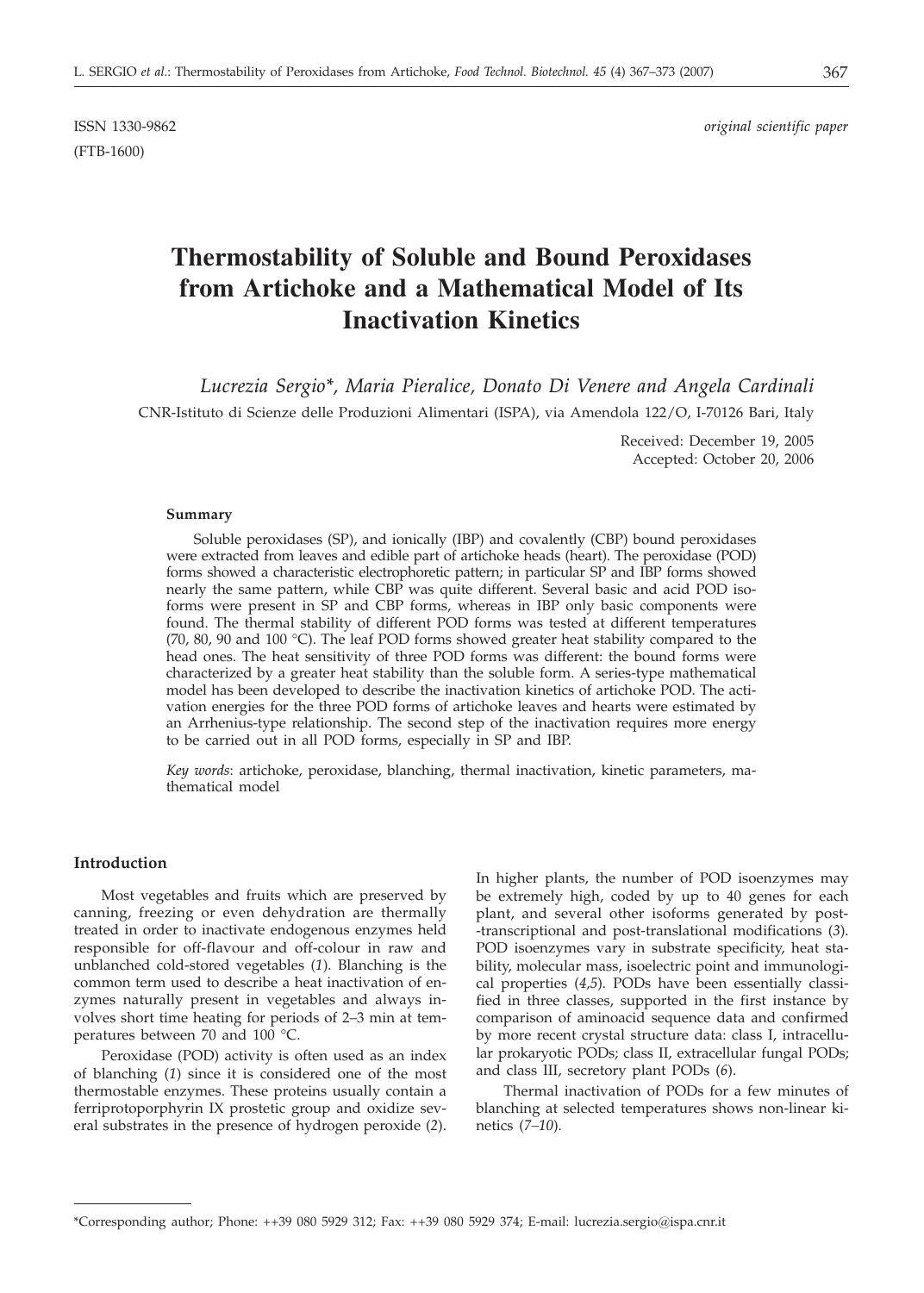Typically, non-linear curve consists of approximately three phases: an initial steep, nearly straight line for a relatively short period, an intermediate curved portion and a third phase with a low, almost horizontal line.

Several mechanisms have been proposed to explain the observed deviation from linear first order kinetics. In many instances, as described by Ling and Lund (*11*), it is highly probable that mixtures of heat-resistant and heat-labile isoenzymes could be present. Alternatively, it has been suggested that the heat-inactivation process may involve the formation of thermostable aggregates (*12*) or the process may follow series-type inactivation kinetics with the formation of partially inactivated intermediates (*13*). It is suggested that this may be due to microheterogeneity in covalently bound oligosaccharide residues at the molecular level (*10*). Moreover, enzyme is a complex molecule with a three-dimensional structure and it is indeed expected that heat-inactivation may not follow the first order kinetics. For PODs, which also contain a haem subconstituent, it seems more likely that different types of intrinsic conformational and chemical changes will continually take place during the early stages of heat-inactivation.

Adams and Lock (*14*) showed that haem fragments were formed during inactivation of a commercial preparation of horseradish POD and that its non-linear kinetics could be due to recovery and regeneration of POD activity.

In the crude extracts, the non-linearity of heat inactivation may be due to the presence of a number of isoperoxidases with different thermostability. Forsyth *et al*. (*15*) found that the anionic isozymes in *Brassica* sp. showed greater capacity in enzymatic activity regeneration after heat treatment, while in potato Boucoiran *et al*. (*16*) and in orange Clemente (*17*) found that the more thermostable isoperoxidases were the cationic ones.

After certain heating conditions, inactivated PODs such as horseradish, kohlrabi, tobacco, orange or pears regain their enzymic activity (regeneration) during storage of the extract (*1,8,18,19*), while no POD reactivation was observed in palm tree, potato, cauliflower, turnip, mango or grape (*9,10,18,20*) due to the modifications such as digestion, aggregation, loss of prostetic group, *etc*. (*21*). The variability in regeneration, depending on the extent of haem polymerization, has been proposed as the major cause of the non-linear first-order kinetics of inactivation; further support for this proposal was provided by the observation that simple first-order inactivation kinetics was followed when no regeneration occurred (*7*). The study of POD inactivation kinetics could be very useful to optimize blanching parameters utilized to avoid POD regeneration, which causes off-flavour and off-colour formation.

In plant extracts, POD is present in soluble (SP), ionically bound (IBP) and covalently bound (CBP) forms; the first one is distributed within both intra- and extracellular environment (*22*), while the bound ones are considered to be associated with plant cell walls and possibly with certain organelles, for example mitochondria.

All three POD forms are involved in several physiological processes. In potato, Chaman *et al*. (*23*) found that pathogen infestation induced an increase in the activity of the three POD forms and that a new different isozyme in IBP appeared. The same response was observed by Thomas *et al*. (*24*) during the development of tomato fruit**.**

The soluble and bound forms differ among themselves in heat stability and regeneration properties. The ionically bound POD in orange was found to be more heat-stable than the soluble form (*19*), on the contrary, in apple the soluble POD showed to be the most heat-stable (*25*). McLellan and Robinson (*26*) observed that the heat-sensitive ionically bound PODs in Brussels sprouts had a greater ability to regenerate.

In the literature few studies about biochemical properties of artichoke PODs were found (*27,28*). Moreover, no data were available about thermostability of soluble and bound POD forms, except little information published by Di Venere *et al*. (*29*).

The main objective of this work is to study the kinetics of the inactivation of SP, IBP and CBP from leaves and hearts of artichoke (*Cynara cardunculus* L. subsp. *scolymus* (L.) Hayek Fiori). A comprehensive mathematical model was developed from experimental data to better understand the kinetic mechanism of the process. Moreover, it is useful to identify the kinetic order of reactions and to determine the basic process parameters and the concentration of all reactive components, including those not subjected to direct experimentation. It is also possible to make predictions for durations of heat treatment which, because of technical difficulties, cannot be measured.

### **Materials and Methods**

The trials were performed on leaves and heads of artichoke (cv. Violetto di Provenza) grown in an experimental field in Policoro (Matera, Southern Italy). Leaves with different physiological stage were used; very old outer leaves and any damaged tissue were not included in the sample. Heads of about 120 g were deprived of external bracts and only the edible part (heart), representing about 40 % of the total mass, was used for the analysis. Enzyme extraction was performed according to Boucoiran *et al*. (*16*) with minor modifications as mentioned below. Artichoke leaves and hearts (25 g of both) chopped into pieces of approximately  $1 \text{ cm}^3$  in size were homogenized for 3 min with respectively 100 and 60 mL of Na-acetate buffer (50 mM, pH=5.6) and 2 % polyvinylpyrrolidone (PVP), using a Waring blender. The homogenate was centrifuged  $(17 \t 400 \times g, 30 \t min, 4 \t C)$ , giving the soluble peroxidase (SP) as supernatant. The residue from centrifugation was washed three times with Na-acetate buffer (50 mM, pH=5.6), washed twice with cold distilled water (4  $^{\circ}$ C) and then resuspended with 3 M NaCl and centrifuged  $(17 400 \times g, 30 \text{ min}, 4 \degree C)$  to give the ionically bound peroxidase (IBP). To extract the covalently bound peroxidase (CBP), the pellet was incubated overnight with 0.2 M Na-acetate buffer (pH=5.6), pectinase 0.4 g and cellulase 0.2 g, at 35 °C. The solution was centrifuged and the supernatant separated. The extracts of the three POD forms were held at –18 °C until analysis.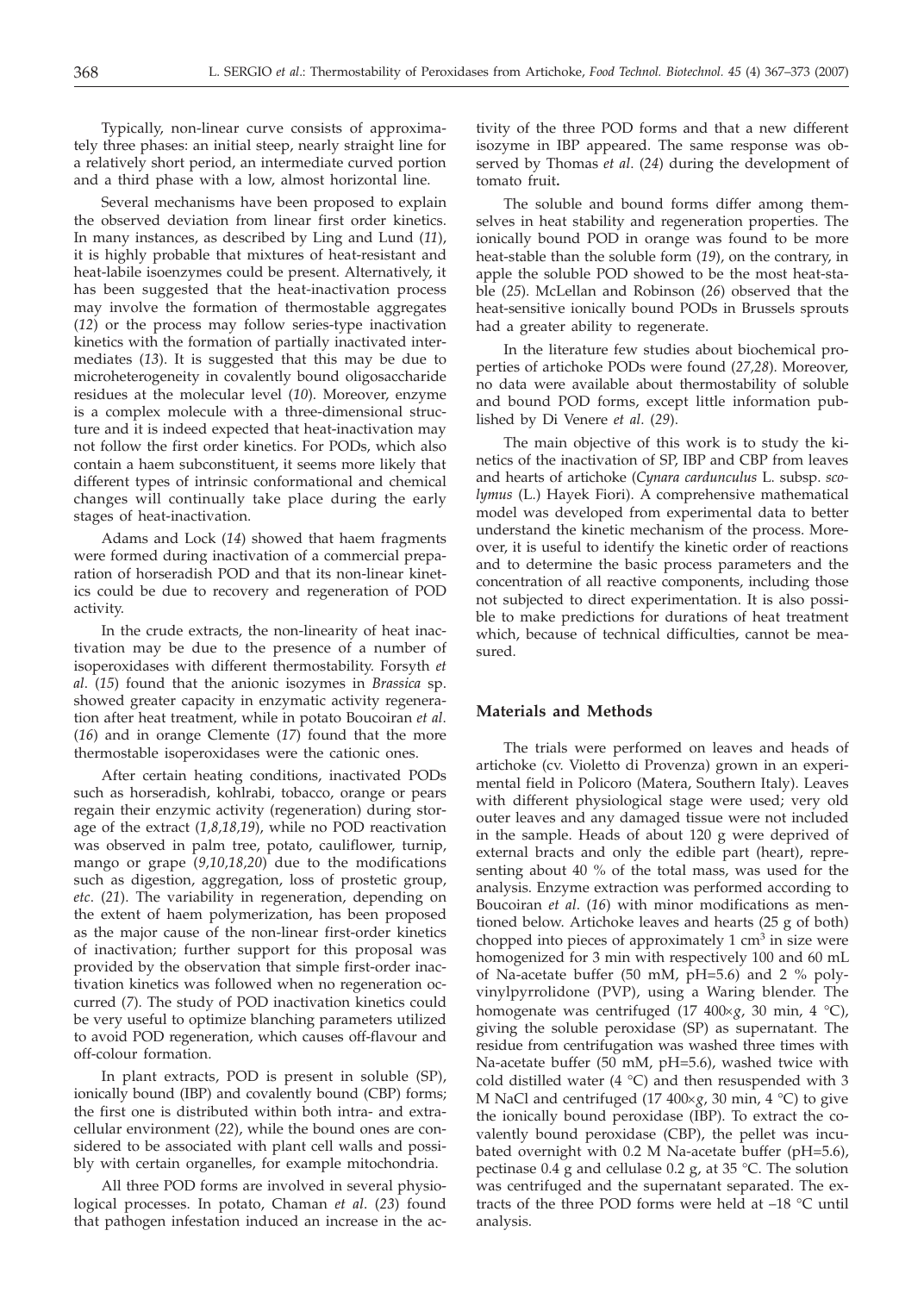Isoenzymatic patterns of soluble and bound PODs were obtained in a vertical gel apparatus (Mini-Protean, Amersham Pharmacia Biotech, USA) by means of discontinuous poliacrylamide gel electrophoresis (SDS-PAGE). The 1-cm stacking (3 %) and separating (10 %) polyacrylamide gels were prepared, as described by Laemmli (*30*) with some modifications. For the electrophoretic analysis, the different POD forms were first precipitated with acetone and then solubilized in the sample buffer (0.1 M Tris HCl, 0.1 % β-mercaptoethanol, pH=7.2). Before loading on the gel, the IBP and CBP extracts were dialysed against water to remove salts and then concentrated on AMICON YM1 membrane. Samples containing approximately 30  $\mu$ g of protein were applied to the gel.

Isoelectrofocusing (IEF) of different POD forms was performed on a 0.4-mm polyacrylamide gel containing 5 % (by mass per volume) acrylamide cross-linked with bis-acrylamide and 5 % ampholyne (pH=3.5–10.0, Amersham Pharmacia Biotech, USA), using a Multiphor II (Pharmacia Corp., USA) system according to the manufacturer's protocol. The isoelectric point (pI) markers (Pharmacia Corp., USA), ranging from pI=3.5 to pI=9.3, were used as pI standards.

After the SDS-PAGE and IEF runs, the gels were incubated in a solution containing pyrocatechin, *o*-phenylenediamine and  $H_2O_2$  for the detection of enzyme activity (*31*).

The thermal inactivation was performed by placing Eppendorf tubes in triplicate, filled with 1.5 mL of enzymatic extract, in a thermostatic water bath, previously equilibrated at the required temperatures of inactivation. Crude extracts of the three enzymatic forms were inactivated at different temperatures (70, 80, 90 and 100 °C) for enough time to lower the activity below 1 % of the initial value. After the reaction time, the Eppendorf tubes were immediately cooled in a water-ice mixture to stop the inactivation process. The residual POD activity was determined immediately in triplicate by the change in absorbance at 470 nm due to guaiacol oxidation in the presence of  $H_2O_2$  and POD enzyme (32). The assay measurements were done until the inactivation curves reached an asymptotic straight line.

#### *Data analysis*

It is well known (*11,33*) that some mathematical models may be suggested in order to adequately represent enzyme deactivation kinetics. In particular the following series-type enzyme deactivation mechanism has been repeatedly suggested (*34,35*):



In this model  $k_1$  and  $k_2$  are deactivation rate constants,  $E_n$  is the specific activity of the initial enzyme state, while  $E_i$  and  $E_d$  represent the specific activities of the single intermediate and final enzyme states, respectively. A kinetic mathematical model of two coupled first order differential equations is introduced:

$$
\frac{dE_n}{dt} = -k_1 E_n; \qquad \frac{dE_i}{dt} = k_1 E_n - k_2 E_i \qquad \qquad / 1 /
$$

assuming initial conditions  $E_n(0)=E_0$ ,  $E_i(0)=E_d=0$ .

According to Henley and Sadana (*34*), a weighted function of the specific activities of the two enzyme states may be introduced:

$$
A(t) = \frac{E_{\rm n}(t) + \alpha E_{\rm i}(t)}{E_0} \tag{2}
$$

where *A*(*t*) is the total activity at the time of inactivation (*t*). By solving the Eq. 1, the function *A*(*t*) explicitly gives:

$$
\frac{A(t)}{A_0} = \left(1 - \frac{\alpha k_1}{k_1 - k_2}\right) \exp(-k_1 t) + \frac{\alpha k_1}{k_1 - k_2} \exp(-k_2 t);
$$
  

$$
A(0) = A_0 \qquad (3)
$$

where  $\alpha = \frac{E}{E}$ *E* i n is the ratio between the specific activities of

the intermediate and native forms.

In our experiments a little activation was observed after few seconds of inactivation at high temperatures (90–100 °C). Therefore, in these cases, the validity of the series-type model, with two partially inactivated intermediates, was tested:

$$
\left(\begin{array}{c}\nE_a \\
\hline\n\end{array}\right)\n\longrightarrow\n\left(\begin{array}{c}\nE_a \\
\hline\n\end{array}\right)\n\longrightarrow\n\left(\begin{array}{c}\nE_d \\
\hline\n\end{array}\right)
$$

Solving the differential equation system, the total activity *A*(*t*) results are given by:

$$
A(t) = \frac{E_n(t) + \alpha_1 E_a(t) + \alpha_2 E_i(t)}{E_0} ; \qquad \alpha_1 = \frac{E_a}{E_n} , \quad \alpha_2 = \frac{E_i}{E_n}
$$

and explicitly:

$$
\frac{A(t)}{A_0} = \left(1 - \frac{\alpha_1 k_1}{k_1 - k_2} + \frac{\alpha_2 k_1 k_2}{(k_1 - k_2)(k_1 - k_3)}\right) \exp(-k_1 t) +
$$
\n
$$
+ \left(\frac{\alpha_1 k_1}{k_1 - k_2} - \frac{\alpha_2 k_1 k_2}{(k_1 - k_2)(k_2 - k_3)}\right) \exp(-k_2 t) +
$$
\n
$$
+ \left(\frac{\alpha_2 k_1 k_2}{(k_1 - k_3)(k_2 - k_3)}\right) \exp(-k_3 t); \quad A(0) = A_0 \qquad (4)
$$

The results of our analysis gave very similar values of  $k_2$  and  $k_3$ , differing only in the fourth decimal. Moreover,  $\alpha_1$  assumed values between 1.4 and 2.1 and  $\alpha_2$ showed very low values, in the order of  $10^{-3}$ .

In conclusion, the mathematical model given in the Eq. 3 represented well the POD thermic deactivation kinetics also when a rise in activity with time occurred if we assumed that  $\alpha$ >1 (34). The experimental data were analyzed by non-linear regression technique with Lab Fit (Curve Fitting) Software.

It is well established that the rate constant values increase as the temperature rises. Quantitatively, the relationship between the reaction rate increase and the process temperature is regulated by the Arrhenius equation: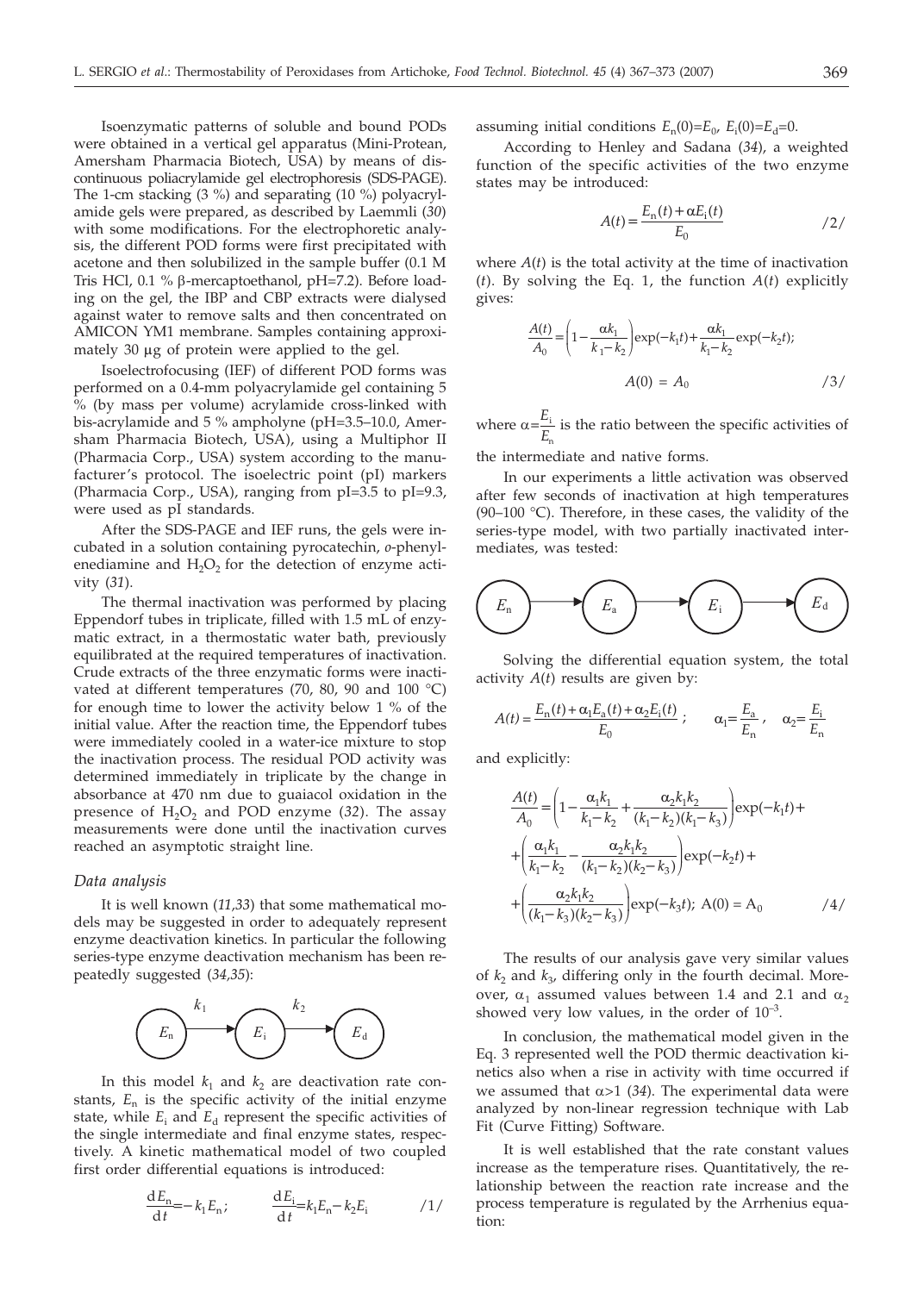ln(*k*<sup>i</sup> )=-*E*ai/*RT*+constant; *i*=1, 2 /5/

which was used to calculate activation energies.

In the Eq. 5,  $k_1$  and  $k_2$  are the kinetic parameters estimated by fitting the experimental data for each given value of the temperature,  $E_{ai}$  is the activation energy,  $R$ is the universal gas constant (8.314 J/mol K) and *T* is the temperature in Kelvin degrees. The Eq. 5 was estimated by using a standard software for linear regression.

# **Results and Discussion**

Three POD forms: SP, IBP and CBP were extracted from artichoke hearts and leaves. The sum of SP, IBP and CBP activities in hearts was about 40 % of the total POD activity found in leaves. All three POD forms were present in different amounts in both hearts and leaves. In artichoke hearts SP was found to be 6 times more abundant than IBP and 33 times more than CBP, whereas in artichoke leaves SP was found to be 5 times more abundant than IBP and about 200 times than CBP (*29*).

The POD forms showed very similar SDS-PAGE patterns in hearts and leaves; in particular SP and IBP forms were similar, with two groups of bands very evident at about 60 and 35 kDa and another zone at 100 kDa with light intensity. On the contrary, CBP pattern was different; it showed two groups of bands with molecular mass between 60 and 90 kDa (Fig. 1).



**Fig. 1.** Specific staining of SP, IBP and CBP forms from artichoke leaf and heart after modified SDS-PAGE; pre-stained molecular mass markers (*M*r)

The isoelectric points of the isoenzymes obtained by thin layer isoelectric focusing (IEF) are shown in Fig. 2. The IEF separation of POD forms was also found very similar in hearts and leaves. A very basic isoform (pI=9.5) was found to be present in all POD forms, but IBP from hearts also showed another basic isoform with slightly lower pI. SP and CBP forms showed one isoform with pI=3.5 and a group of bands with pI ranging between 4.5 and 6, whereas acidic isoforms were not present in IBP. This also happens in fruits such as grapes (*9*) and vegetables such as cabbage and Brussels sprouts (*36*).

The not very good resolution obtained in the SDS- -PAGE and IEF separation of POD was probably due to high percentage of glycosilation of this enzyme (*6*).



**Fig. 2.** Specific staining of SP, IBP and CBP forms from artichoke leaf and heart after IEF (S=application point)

The three POD forms, extracted from artichoke hearts, showed different behaviour when inactivated at several temperatures (Fig. 3). The IBP showed to be, at any temperature, the most heat-resistant POD compared to the other forms. This result is similar to those obtained by Moulding *et al*. (*8*) in peel pears and by McLellan and Robinson (*19*) in orange juice and albedo, while in other species like Brussels sprouts the behaviour was the opposite (*26*).

About 50 % of residual activity was found in IBP after 60 seconds of heating at 100  $\degree$ C; while in SP and CBP the residual activity was 20 and 40 %, respectively. The three POD forms reached, within 2 min at 90 °C, residual activity values between 10 and 15 %. After 10 min at 80 °C residual POD activities reached very low values (10 % or less), while a 10-minute treatment at 70 °C reduced the activity to 32 % in SP, 56 % in IBP and 26 % in CBP.

Heat treatments at higher temperatures (90–100 °C) produced in some cases a considerable enzyme activation (about 10–20 %) within the first 15 s. This phenomenon was observed in all three POD forms. It was reported that in kohlrabi (*Brassica oleracea*) heat inactivation of POD was also preceded by an increase in the activity. This phenomenon was attributed to the transformation of the native enzyme, prior to inactivation, into a transient active form with an activity different from the initial, which was then, in turn, inactivated (*18*).

POD forms from leaves showed higher stability to heat inactivation compared to those from hearts. This result is always true for the SP at any temperature, whereas a little reversal trend was found in IBP at 80 °C, CBP at 70 and 80 °C and during the first seconds at higher temperatures (90–100  $^{\circ}$ C).

These results show that there is a threshold of temperature (80 °C) below which the process of heat inactivation of POD does not occur efficiently. Indeed, heat treatments at 70 °C for 10–20 min reduce the enzymatic activity no more than 40–50 %. This is a very important outcome from a technological point of view; in fact our results suggest that it could be very difficult to perform a good blanching of artichoke hearts at temperatures below 80 °C.

At 100 $\degree$ C, the blanching time is a very critical factor; a few seconds can produce different effects on each POD form. Therefore, in evaluating the efficiency of blanching treatments, it is very important to consider the be-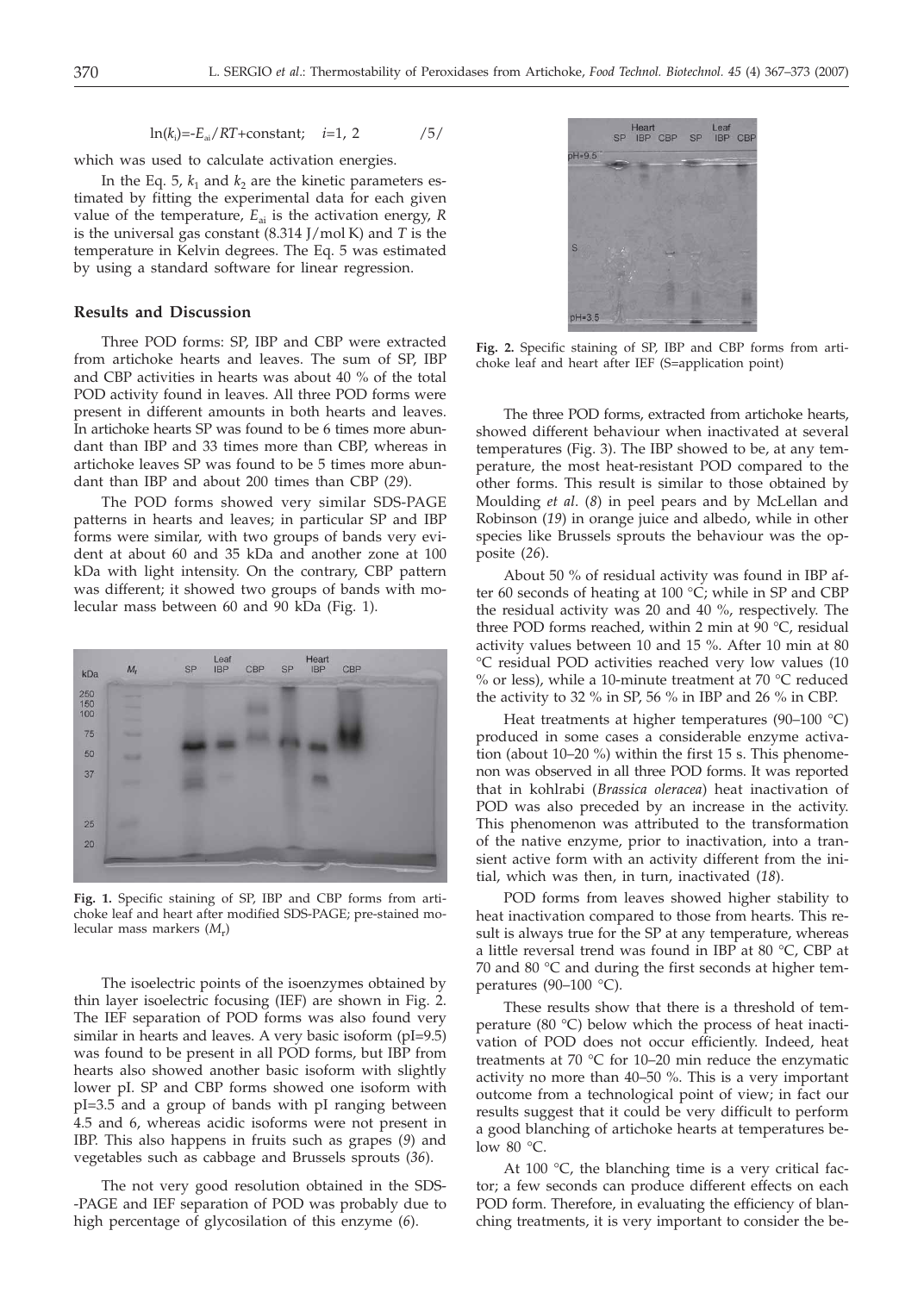

**Fig. 3.** Heat inactivation kinetics of SP, IBP and CBP forms from artichoke leaf and heart at 70, 80, 90 and 100 °C plotted against model output. Data are average values of *N*=3 experiments (maximum standard error, SE=2.3 %)

haviour of each POD form; although the SP form is totally inactivated, the other forms could still be active and produce oxidation phenomenon in frozen artichokes.

A numerical analysis of the adopted model was performed and all the kinetic parameters were estimated (Table 1). The predicted activities were calculated and compared with the experimental data as reported in Fig. 3. The dashed and dotted lines express the predicted behaviour of activities under different conditions, while experimental data are represented by points.

Table 1. Kinetic parameters (and their 95 % confidence intervals) calculated by the model for SP, IBP and CBP forms from artichoke leaf and heart at 70, 80, 90 and 100 °C

|                     |     | Leaf                  |                       | Heart              |                       |                       |                   |
|---------------------|-----|-----------------------|-----------------------|--------------------|-----------------------|-----------------------|-------------------|
|                     |     | $k_1/(10^{-2}s^{-1})$ | $k_2/(10^{-2}s^{-1})$ | $\alpha$           | $k_1/(10^{-2}s^{-1})$ | $k_2/(10^{-2}s^{-1})$ | $\alpha$          |
| SP / C              | 70  | $1.300 \pm 0.196$     | $0.030 \pm 0.004$     | $0.510\pm0.0196$   | $1.500 \pm 0.110$     | $0.030 \pm 0.005$     | $0.380 \pm 0.028$ |
|                     | 80  | $1.700 \pm 0.098$     | $1.100 \pm 0.196$     | $0.330 \pm 0.0196$ | $1.800 \pm 0.098$     | $1.400\pm0.190$       | $0.340 \pm 0.020$ |
|                     | 90  | $3.000 \pm 1.960$     | $5.000 \pm 0.450$     | $1.350\pm0.0860$   | $2.000\pm0.098$       | $7.000\pm0.490$       | $1.400 \pm 0.196$ |
|                     | 100 | $4.000\pm0.249$       | $8.000 \pm 1.560$     | $2.450\pm0.1960$   | $4.400\pm0.530$       | $9.500 \pm 0.650$     | $2.400 \pm 0.345$ |
| $IBP/\textdegree C$ | 70  | $0.800 \pm 0.210$     | $0.010 \pm 0.002$     | $0.670 \pm 0.096$  | $1.000 \pm 0.260$     | $0.028 \pm 0.011$     | $0.650 \pm 0.034$ |
|                     | 80  | $1.000 \pm 0.100$     | $0.480 \pm 0.058$     | $0.370 \pm 0.013$  | $1.400\pm0.390$       | $0.330 \pm 0.100$     | $0.450 \pm 0.092$ |
|                     | 90  | $1.300 \pm 0.190$     | $3.200 \pm 0.560$     | $1.200 \pm 0.143$  | $2.200 \pm 0.190$     | $4.300 \pm 1.490$     | $1.650 \pm 0.457$ |
|                     | 100 | $2.000\pm0.098$       | $4.000\pm0.686$       | $1.300 \pm 0.147$  | $2.500\pm0.098$       | $6.500\pm0.490$       | $2.300 \pm 0.196$ |
| CBP/°C              | 70  | $0.700 \pm 0.058$     | $0.300 \pm 0.078$     | $0.540 \pm 0.049$  | $0.980 \pm 0.078$     | $0.200 \pm 0.039$     | $0.700 \pm 0.025$ |
|                     | 80  | $1.100\pm0.057$       | $0.900 \pm 0.098$     | $0.500 \pm 0.149$  | $1.000\pm0.098$       | $0.700 \pm 0.058$     | $0.650 \pm 0.039$ |
|                     | 90  | $1.400 \pm 0.190$     | 7.500±1.490           | $1.100 \pm 0.113$  | $2.700 \pm 0.196$     | $7.000\pm0.882$       | $3.100 \pm 0.098$ |
|                     | 100 | 3.400±0.290           | $8.000 \pm 1.960$     | $1.400 \pm 0.392$  | $3.100 \pm 0.294$     | $9.000 \pm 0.588$     | $3.000 \pm 0.098$ |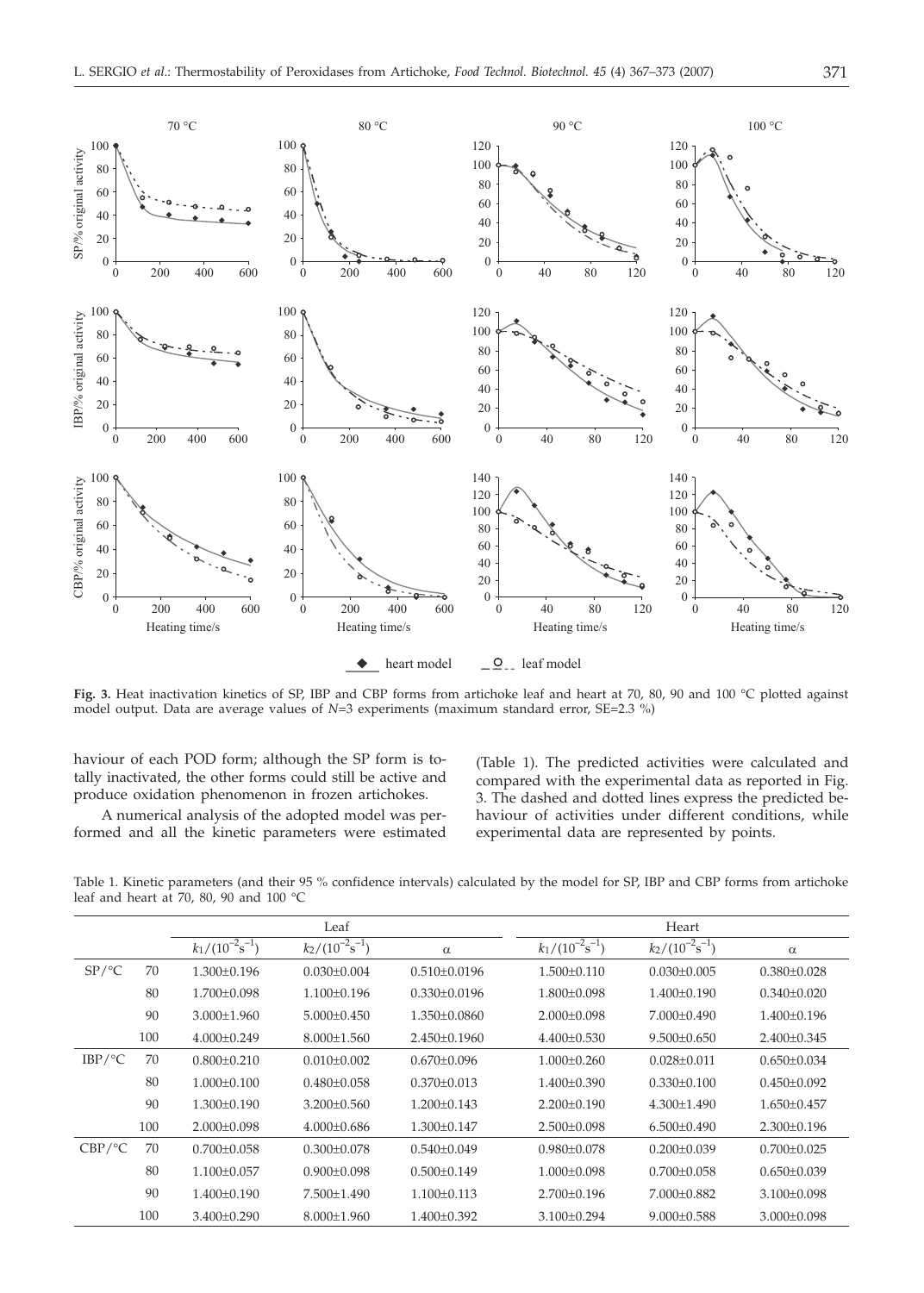Fig. 4 shows the satisfactory adequacy of the model in describing the experimental data. The scatter plot of experimental *vs.* predicted activity values evidences a convergence quantified by  $R^2=0.983$ .



**Fig. 4.** Global diagnostics of the model fitting: experimental *vs*. calculated values. The small plot at the top is the error distribution. The coefficient of determination R<sup>2</sup> of the experimental *vs*. calculated values linear fit is 0.986

Table 1 indicates the values of  $k_1$ ,  $k_2$ , and  $\alpha$  with their 95 % confidence intervals that were estimated in the different experimental conditions. The values of the rate constants,  $k_1$  and  $k_2$ , increased with the increase of inactivation temperatures in all experimental conditions. In particular, the rate constant  $k_1$  assumed values greater than  $k_2$  in the 70–80 °C range for SP, IBP and CBP from leaf and heart extracts, while in the 90–100 °C range the rate constant  $k_2$  assumed values greater than  $k_1$  in all cases. Therefore, we had two opposite kinetic behaviours: in the range 70–80 °C the reaction  $E_n \xrightarrow{k_1} E_i$  proceeded faster than  $E_i \xrightarrow{k_2} E_d$ , while the opposite happened in the range 90–100 °C.

Moreover, as it is possible to observe in Table 1, when a slight reactivation in the first phase of the inactivation curves occurred, the values of  $\alpha$  increased.

The activation energies  $(E_a)$  for three POD forms from artichoke leaves and hearts estimated by an Arrhenius plot are reported in Table 2. *E*<sub>a2</sub> values are mark-

Table 2. Estimated activation energies (± standard error of regression with probability of 95 %) of SP, IBP and CBP forms from artichoke leaf and heart

|       |                   | Leaf         | Heart                                                                   |                  |  |
|-------|-------------------|--------------|-------------------------------------------------------------------------|------------------|--|
|       |                   |              | $E_{a1}/(kJ/mol)$ $E_{a2}/(kJ/mol)$ $E_{a1}/(kJ/mol)$ $E_{a2}/(kJ/mol)$ |                  |  |
| SP.   | 41.89+2.330       | 196.21+25.79 | $35.10 + 6.33$                                                          | 202.95+29.17     |  |
|       | $IBP$ 31.90+2.160 | 213.52+29.83 | $34.16 + 2.28$                                                          | $202.33 + 18.29$ |  |
| C'BP. | 52.74+5.414       | 127.92+14.33 | $47.23 + 7.27$                                                          | 146.54+14.17     |  |

edly higher than  $E_{a1}$ , reaching values 4–6 times higher in SP and IBP, while in the CBP  $E_{a2}$  is three times higher than  $E_{a1}$ . These results suggest that the second step of the inactivation reaction requires more energy than the first one.

## **Conclusions**

This research is a contribution to the characterization of the SP, IBP and CBP peroxidase from leaves and hearts of artichoke. The results show that the three POD forms have different heat sensitivity; the bound forms (IBP and CBP) are characterized by a greater heat stability than the soluble one. This information could have a great importance from the biochemical as well as technological point of view. To perform a good blanching it is important to inactivate all POD forms to avoid oxidation phenomenon in frozen artichoke, avoiding the overblanching that might impair the quality of the canned or frozen product, causing deterioration of colour, consistency and flavour, as well as losses of valuable components, *e.g.* vitamins, proteins, amino acids, *etc*. In addition, in order to better understand the heat inactivation processes, the separation and purification of different isoperoxidases from artichoke are now in progress to study their contribution to termostability.

The adopted series-type mathematical model adequately describes the inactivation of artichoke POD and helps to understand the kinetic mechanism of the studied process. Although a series-type heat-inactivation model can be formulated so that it includes more than one irreversibly inactivated intermediate, a single intermediate model leads to a satisfactory agreement between calculated and observed data, as was also reported in other studies (*34*).

#### *Acknowledgements*

The authors appreciated the critical reading of the manuscript by Prof. Vincenzo Lattanzio (University of Foggia, Italy).

#### **References**

- *1.* F.S. Burnette, Peroxidase and its relationship to food flavour and quality: A review, *J. Food Sci. 42* (1977) 1–6.
- *2.* A. Vianello, M. Zancani, G. Nagy, F. Macri, Guaiacol peroxidase associated to soybean root plasma membranes oxidized ascorbate, *J. Plant Physiol. 150* (1997) 573–577.
- *3.* A. De Marco, P. Guzzardi, È. Jamet, Isolation of tabaco isoperoxidases accumulated in cell-suspension culture medium and characterization of activities related to cell wall metabolism, *Plant Physiol. 120* (1999) 371–381.
- *4.* D.S. Robinson: Peroxidases and Their Significance in Fruit and Vegetables. In: *Food Enzymology*, *Vol. 1*, P.F. Fox (Ed.), Elsevier Applied Science, Amsterdam, The Netherlands (1991) pp. 399–426.
- *5.* D.S. Robinson: Peroxidases and Catalases in Foods. In: *Oxidative Enzymes in Foods*, D.S. Robinson, N.A.M. Eskin (Eds.), Elsevier Applied Science, Amsterdam, The Netherlands (1991) pp. 1–48.
- *6.* K.G. Welinder, Superfamily of plant, fungal and bacterial peroxidases, *Curr. Opin. Struct. Biol. 2* (1992) 388–393.
- *7.* J.B. Adams, Regeneration and the kinetics of peroxidase inactivation, *Food Chem. 60* (1997) 201–206.